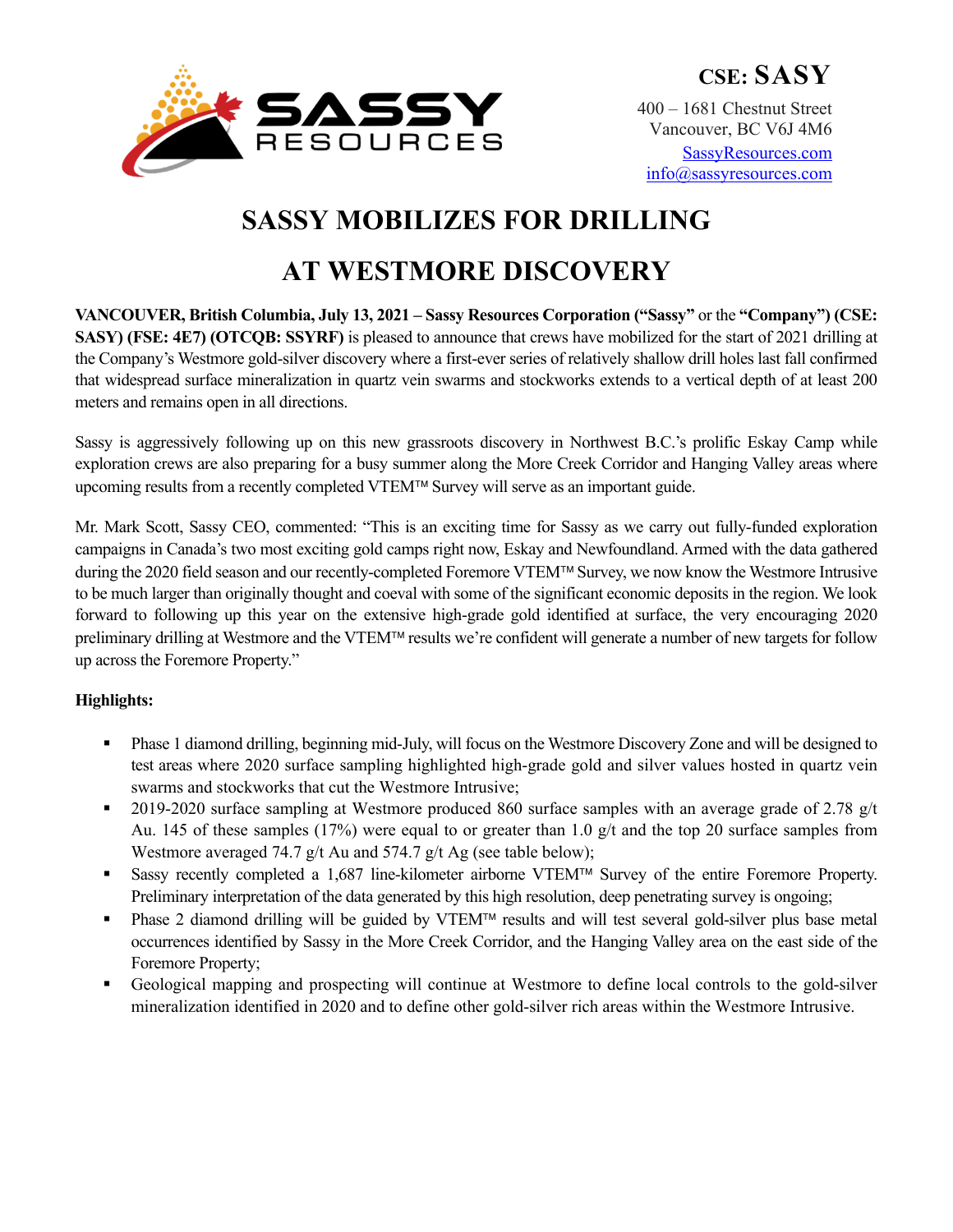| WESTMORE DISCOVERY ZONE – TOP 20 SURFACE SAMPLES |             |            |             |
|--------------------------------------------------|-------------|------------|-------------|
| Sample #                                         | <b>Type</b> | Au $(g/t)$ | Ag(g/t)     |
| C0012933                                         | Grab        | 157        | 83.5        |
| B0020723                                         | Outcrop     | 125.5      | 1900        |
| C0012607                                         | Chip        | 120.4      | 35.3        |
| B0020721                                         | Outcrop     | 119.6      | 1,036       |
| C0012588                                         | Chip        | 101        | 1,320       |
| C0026497                                         | Chip        | 96.9       | 68.1        |
| C0026509                                         | Chip        | 92.6       | 1,510       |
| C0012901                                         | Chip        | 82.9       | 35.6        |
| B0020722                                         | Outcrop     | 81.1       | 987         |
| C0026571                                         | Grab        | 61         | 39.3        |
| C0012801                                         | Chip        | 59.4       | 286         |
| C0012938                                         | Grab        | 54.4       | 40.6        |
| C0012606                                         | Float       | 49.6       | 1,481       |
| C0026494                                         | Grab        | 48.5       | 14.8        |
| C0012511                                         | Chip        | 47.5       | 691         |
| B0020724                                         | Outcrop     | 44.3       | 750         |
| C0026552                                         | Chip        | 39.8       | 29          |
| C0026513                                         | Chip        | 38.7       | 62.6        |
| B0020725                                         | Outcrop     | 36.8       | 450         |
| C0026519                                         | Chip        | 36.5       | 674         |
| Average                                          |             | $74.7$ g/t | $574.7$ g/t |

## **WESTMORE DISCOVERY ZONE – TOP 20 SURFACE SAMPLES**

**Total 2019-2020 Samples:** 860 | **Average gold grade:** 2.78 g/t | **145 samples** or 17% >1 g/t Au

*Note: Investors are cautioned that surface rock samples are selective in nature and are not necessarily representative of mineralization hosted on the property.*

6330000

#### 380000 390000 SASSY **Foremore Property**  $\Box$  Foremore O Mineral Eskay Camp, NW B.C. **CSE: SASY** Representation of the Contemporary Assembly  $\delta$ <sup>Rhino</sup> 6330000 **HANGING VALLEY** Fault O. Toe Reather Light Westmore Sun **Gold-Silver**  $o<sup>SNO1</sup>$ **Discovery** Foremore Project covers 146 sq. km 100% owned by Sassy Resources  $km$  $\overline{5}$ 380000 390000 Jan. 8, 2021

### **Foremore Project Map**